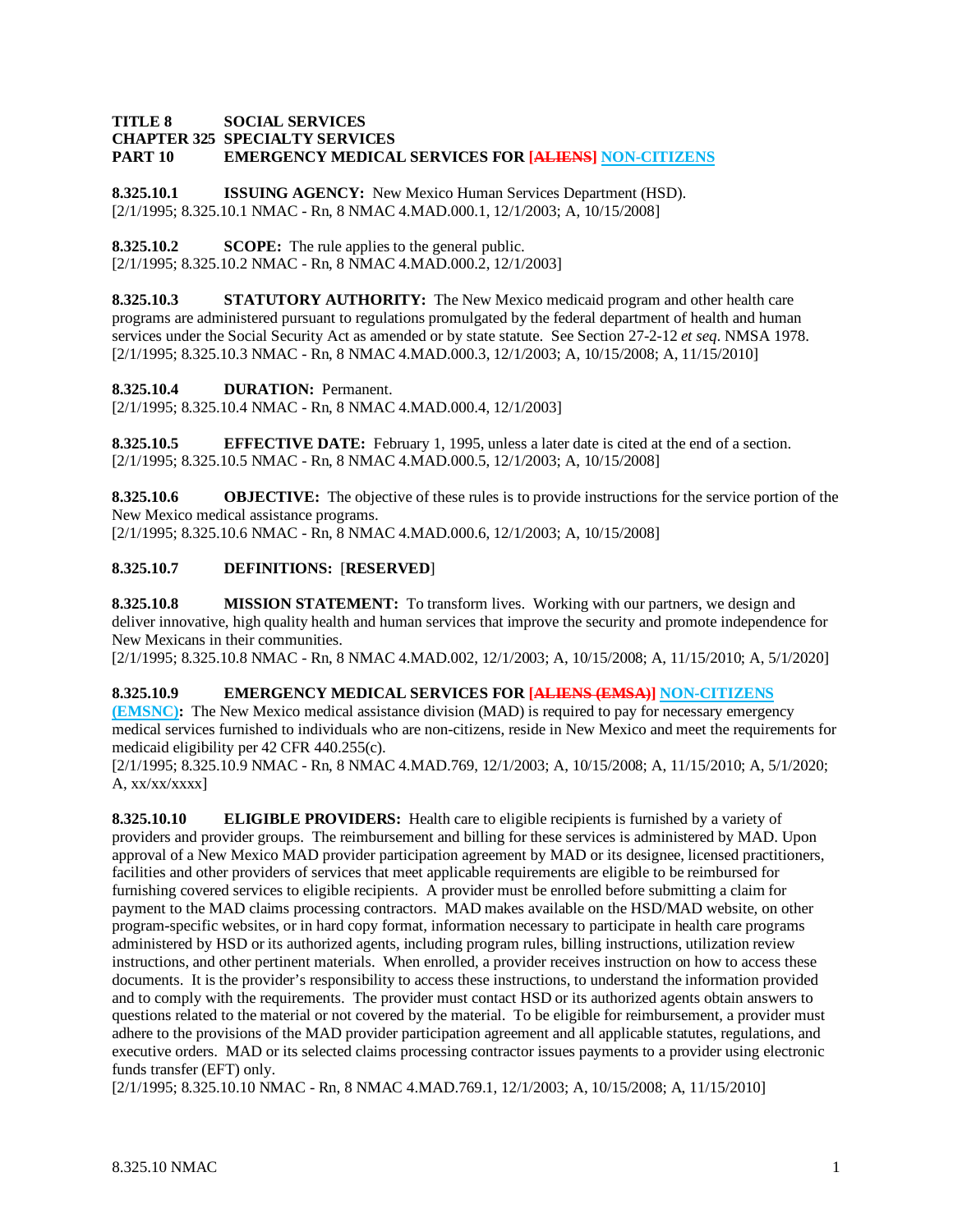## **8.325.10.11 PROVIDER RESPONSIBILITIES:**

**A.** A provider who furnishes services to a medicaid or other health care program eligible recipient must comply with all federal and state laws, regulations, and executive orders relevant to the provision of services as specified in the MAD provider participation agreement. A provider also must conform to MAD program rules and instructions as specified in the provider rules manual and its appendices, and program directions and billing instructions, as updated. A provider is also responsible for following coding manual guidelines and CMS correct coding initiatives, including not improperly unbundling or upcoding services. When services are billed to and paid by a coordinated services contractor authorized by HSD, the provider must follow that contractor's instructions for billing and for authorization of services.

**B.** A provider may encourage a non-citizen to apply for [EMSA] EMSNC eligibility through the local county income support division (ISD) office when the provider believes the service may qualify as an [EMSA] EMSNC emergency service. A provider must inform the individual if the provider is unwilling to receive medicaid payment for the service when the service meets the [EMSA] EMSNC emergency criteria for coverage. A provider must determine if the recipient has other health insurance. A provider must maintain records that are sufficient to fully disclose the extent and nature of the services provided to a non-citizen recipient.

[2/1/1995; 8.325.10.11 NMAC - Rn, 8 NMAC 4.MAD.769.2 & A, 12/1/2003; A, 10/15/2008; A, 11/15/2010; A, 5/1/2020; A, xx/xx/xxxx]

## **8.325.10.12 ELIGIBLE INDIVIDUALS:**

**A.** An applicant must be a noncitizen who is undocumented or who does not meet the qualifying immigration criteria specified in 8.200.410 NMAC, *General Recipient Requirements,* and in 8.285.400 NMAC, *Medicaid Eligibility-Emergency Medical Services for [Aliens] Non-Citizens - Category 085.*

**B.** Eligibility determinations are made by local county income support division (ISD) offices after the receipt of emergency services. The individual is responsible for completing an application through the local county ISD office and for providing all necessary documentation to prove that he or she meets the applicable eligibility criteria.

**(1)** An individual must apply for coverage through the ISD office no later than the last day of the third month following the month in which the presumed emergency services were received.

**(2)** If eligibility is granted or denied, the medical provider will be notified with a decision for **[EMSA] EMSNC** form, MAD 778 or its successor.

**(3)** If an application is denied or an application for coverage is not filed by the last day of the third month following the month in which the presumed emergency services were received, the non-citizen recipient is responsible for payment of the provider bill.<br>(4) If reimbursement for

**(4)** If reimbursement for services is denied by MAD or its designee, the non-citizen is responsible for payment and can be billed directly for payment by the provider.

[2/1/1995; 8.325.10.12 NMAC - Rn, 8 NMAC 4.MAD.769.3 & A, 12/1/2003; A, 10/15/2008; A, 11/15/2010; A, 5/1/2020; A, xx/xx/xxxx]

# **8.325.10.13 COVERAGE CRITERIA:**

A. "Emergency" as defined for **[EMSA]** EMSNC includes labor and delivery including inductions and cesarean sections, as well as any other medical condition, manifesting itself with acute symptoms of sufficient severity (including severe pain) such that the absence of immediate medical attention could reasonably be expected to result in:

- **(1)** the recipient's death;
- (2) placing the recipient's health in serious jeopardy;<br>(3) serious impairment to bodily functions: or
- **(3)** serious impairment to bodily functions; or
- **(4)** serious dysfunction of any bodily organ or part.

**B.** Services are covered only when necessary to treat or evaluate a condition meeting the definition of emergency and are covered only for the duration of that emergency.

**C.** Labor and delivery services provided by an out of state border hospital or emergency transfers from an in state acute care hospital to a border acute care hospital are covered. The out of state border provider must be enrolled with the New Mexico medicaid program.

**D.** After delivery, a child can have legally documented or citizenship status because of its birth in the United States and, therefore, is not eligible for [EMSA] EMSNC. The child may be eligible for another MAD category of eligibility on his or her own.

**E.** Determination of coverage is made by MAD or its designee.